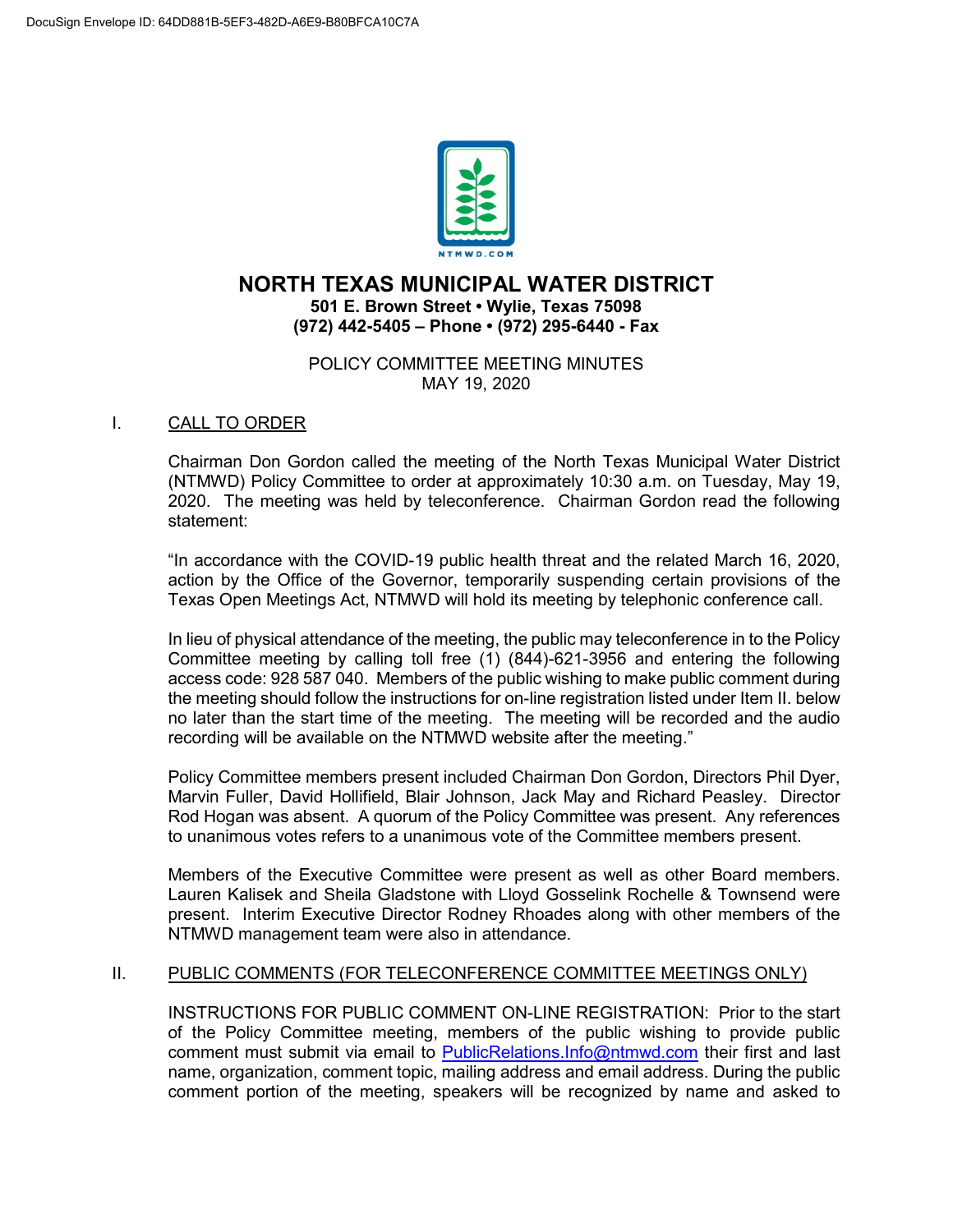POLICY COMMITTEE MINUTES MAY 19, 2020 PAGE 2

> provide their comments. The time limit is five (5) minutes per speaker, not to exceed a total of thirty (30) minutes for all speakers. The Committee may not discuss these items, but may respond with factual or policy information. Public comment is provided for committee meetings held by teleconference during the COVID-19 health threat to confirm the opportunity for two-way communication with the public during the meeting.

There were no public comments.

#### III. OPENING REMARKS

A. Chairman/Executive Director/Committee Champion Status Report concerning legislation and regulatory matters, budgets, current projects and ongoing programs of the District

There were no reports.

# IV. ACTION ITEMS

A. Consider approval of Policy Committee meeting minutes – March 11, 2020

Upon a motion by Director David Hollifield and a second by Director Phil Dyer, the Policy Committee voted unanimously to approve the March 11, 2020 Policy Committee minutes.

B. Consider approval of amending Board Policies Manual, Section IV. Board of Directors Rules of Procedures, Section 4.2 Organization, B. Officers

Chairman Gordon reviewed that since the early 1990s, it has been the practice of NTMWD to ask the past three Board Presidents to recommend a slate of officers for the upcoming Board year (commencing June 1 of each year) at the May Board meeting. Most recently, a Special Purpose Committee – Nominating Committee has been designated and its members have also been the past three Board Presidents. Chairman Gordon confirmed that this practice has not been included in District policies so it is felt it would be in the best interest of the NTMWD to clarify the procedures and process for nominating and electing officers to the Board of Directors.

The recommended language for consideration in the Board Policies Manual is as follows:

# B. OFFICERS

"The Board shall elect from its membership a President, Vice President, and Secretary of the Board and such other officers as in the judgment of the Board is necessary. Officers shall serve one-year terms commencing June 1 of each year. If the Board fails to elect officers prior to June 1 for the coming year, the current officers shall hold over until such election is held. Nominations for officers shall be made jointly by the most recent past three Presidents and presented to the Board for consideration prior to the annual election of officers at a Board meeting.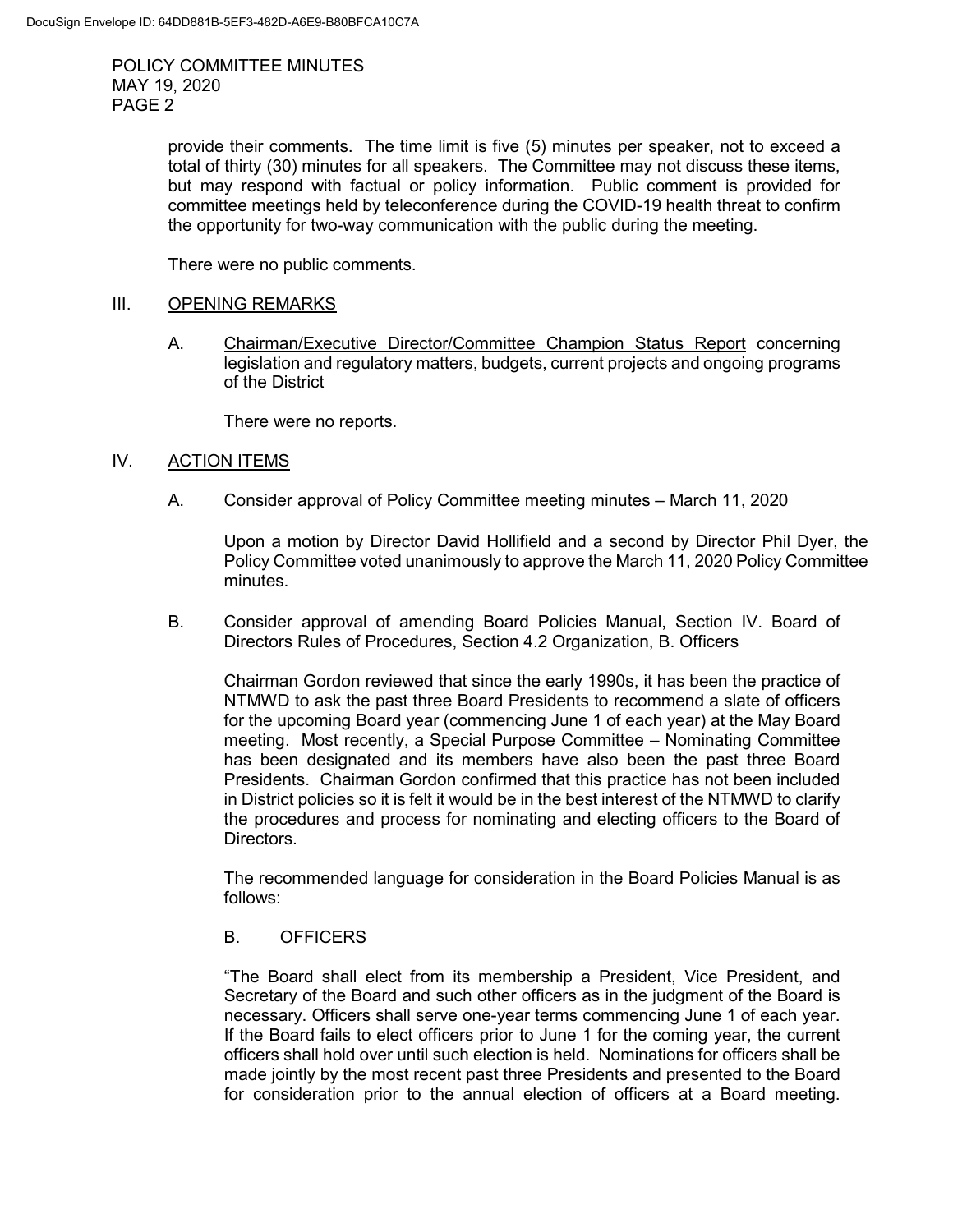POLICY COMMITTEE MINUTES MAY 19, 2020 PAGE 3

> Nominations may also be taken from the floor at the Board meeting prior to the vote. Individual officer vacancies in the midst of a term due to resignation, illness or otherwise may be filled by vote of the Board at the next convenient Board meeting."

> Assistant Deputy John Montgomery advised that this suggested language was provided from attorney Lauren Kalisek. In addition, Mr. Montgomery provided that the proposed language reflects current practices and that the changes are intended to codify the process. Ms. Kalisek added that the current practice has been in place for several years and the current policy does not include this information. Director Marvin Fuller suggested that the sentence, "Nominations for officers shall be made jointly by the most recent past three Presidents and presented to the Board for consideration prior to the annual election of officers at a Board meeting", include the word "serving" after the word "three". Ms. Kalisek advised this is acceptable.

> In response to questions from Committee members, Ms. Kalisek explained that the proposed language would not require the creation of a formal committee subject to the requirements of the Open Meetings Act. She noted that the Board of Directors has not yet discussed this potential change in policy; that the Policy Committee will vote on whether to make such a recommendation to the full Board. She further explained that the proposed language requires the past three presidents to work together to come to a consensus on the nominations.

> Director Sweeden advised that the nominations would be a recommendation to the full board at the next meeting, with floor nominations being allowed as well. Director Joplin added that this is a codification of the practice that has been done in the past.

> Upon a motion by Director Marvin Fuller and a second by Director Blair Johnson to adopt this language into the Policy Manual with the addition of the word "serving" in reference to the past three Presidents, the Policy Committee voted unanimously to recommend approval to the Board of Directors.

# V. DISCUSSION ITEMS

A. Opportunity for Committee members to provide feedback on Policy Committee meeting

There were no comments from the Policy Committee Members.

B. Opportunity for Committee members to request potential future agenda items **(No substantive discussion of items will take place at this time)**

There were no future agenda items requested.